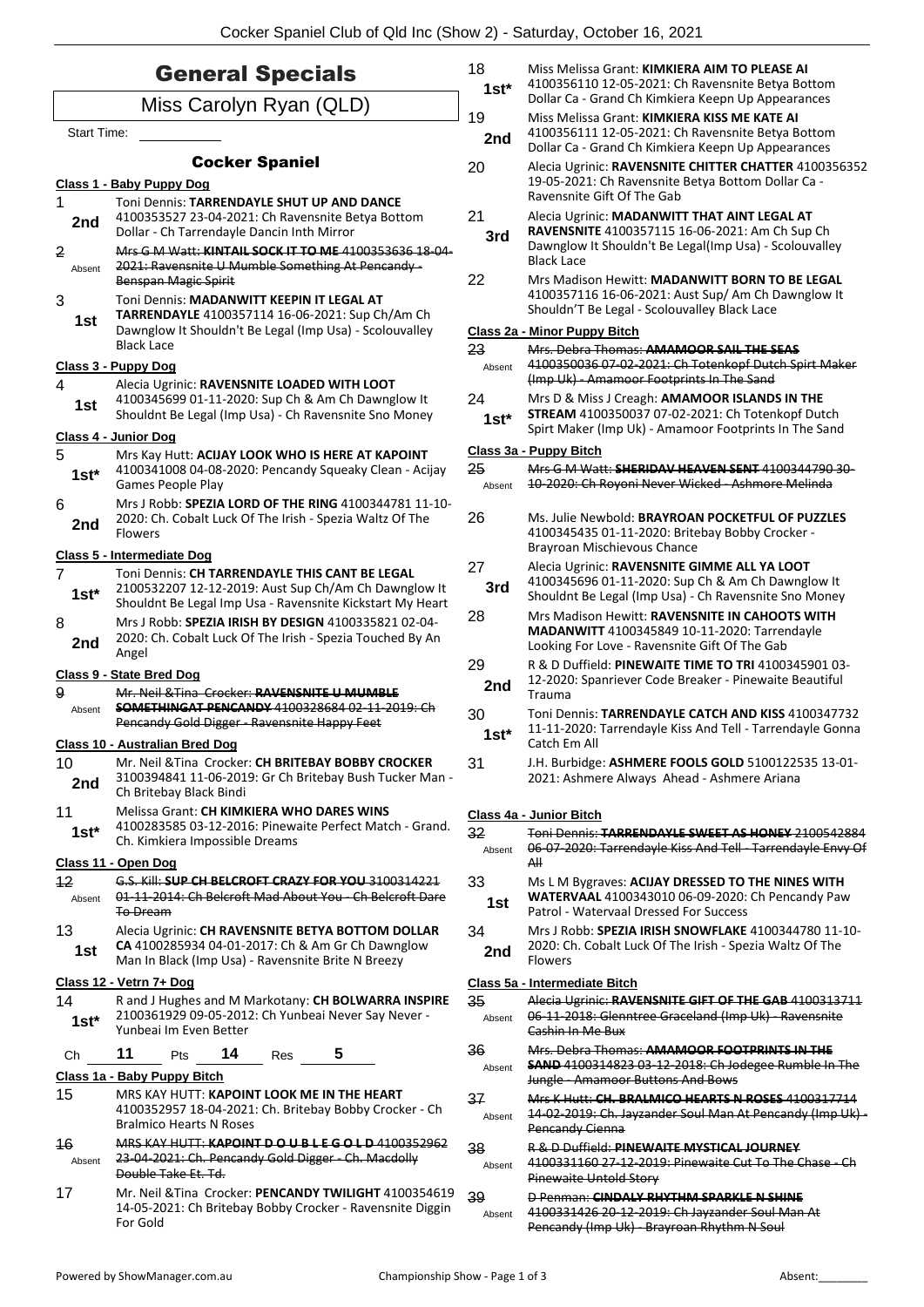| 40         | Class 9a - State Bred Bitch<br>Melissa Grant: GRAND CH KIMKIERA KEEPN UP                               |    |  |  |
|------------|--------------------------------------------------------------------------------------------------------|----|--|--|
| 1st*       | APPEARANCES 4100269092 13-01-2016: Pinewaite Perfect                                                   |    |  |  |
|            | Match - Grand Ch Kimkiera Impossible Dreams                                                            | Е  |  |  |
| 41         | Ms. Julie Newbold: BRAYROAN SPIRIT OF SOUL                                                             | P  |  |  |
| 2nd        | 4100321137 01-05-2019: Spanriever Code Breaker -                                                       | Б  |  |  |
|            | <b>Brayroan Soul Chance</b>                                                                            | P  |  |  |
|            | Class 10a - Australian Bred Bitch                                                                      |    |  |  |
| 42         | Fiona Close: MILLECENT DANCING BLK IVY 2100501370 07-                                                  | Е  |  |  |
| 2nd        | 07-2018: Sup.Ch.Barbet Back T You Jealous Ones -<br>Ch. Millecent Stars May Fly                        |    |  |  |
| 43         | Toni Dennis: TARRENDAYLE A DAY AT THE FAIR                                                             | N  |  |  |
|            | 2100521020 18-05-2019: Tarrendayle Looking For Love -<br>Tarrendayle She Cant Be Legal                 |    |  |  |
| 44         | D Penman: BRAYROAN RHYTHM N SOUL 4100299567 13-                                                        | F  |  |  |
|            | 11-2017: Ch Pencandy Done N Dusted - Brayroan Soul                                                     |    |  |  |
| 3rd        | Chance                                                                                                 |    |  |  |
| 45         | R & D Duffield: PINEWAITE BEAUTIFUL TRAUMA                                                             |    |  |  |
| 1st        | 4100314517 30-11-2018: Sup. Ch. Belcroft Crazy For You -                                               | Iı |  |  |
|            | Ch. Pinewaite Can Anybody Hear Me                                                                      |    |  |  |
|            | Class 11a - Open Bitch                                                                                 | S  |  |  |
| 46         | Mr. Neil & Tina Crocker: CH ACIJAY SOUL SISTER OF                                                      |    |  |  |
| 2nd        | PENCANDY 4100254540 06-02-2015: Cc Jayzander Soul<br>Man At Pencandy Uk Imp - Acijay Tri N Catch Me Ca |    |  |  |
| 47         | Alecia Ugrinic: CH RAVENSNITE SNO MONEY JC                                                             | ŀ  |  |  |
|            | 4100280432 28-09-2016: Ch & Am Gr Ch Dawnglow Man In                                                   |    |  |  |
| 1st*       | Black (Imp Usa) - Ch Manunga Sno Easy                                                                  | C  |  |  |
| 48         | R & D Duffield: CH. PINEWAITE DIAMONDS IN THE SKY                                                      |    |  |  |
| 3rd        | 4100293786 12-07-2017: Sup.Ch. Belcroft Crazy For You -<br>ν                                           |    |  |  |
|            | Ch. Pinewaite Can Anybody Hear Me                                                                      |    |  |  |
| 49         | G.S. Kill: CH BIFIELD MEANT TO BE (AI) 4100304897 13-03-                                               |    |  |  |
| Absent     | 2018: Uk Sh Ch Veratey Vincenzo At Cassom Jw - Belcroft                                                |    |  |  |
| 50         | <b>Mad About Diamonds</b><br>Ms. Julie Newbold: BRAYROAN MISCHIEVOUS CHANCE                            |    |  |  |
|            | 4100311779 22-09-2018: Ch Totenkopf Dutch Spirt Maker                                                  | Е  |  |  |
|            | (Imp Uk) - Ch Brayroan Chase N Chance                                                                  | P  |  |  |
| 51         | F<br>J and R Hughes: CH AMACLASSIC ART WAVES KISS (IMP                                                 |    |  |  |
|            | UK) AU00434104 11-05-2016: Swed Ch Art-Wave's Smash                                                    |    |  |  |
|            | And Grab (Blue Roan) - Amaclassic Currer Bell (Orange<br>Roan)                                         |    |  |  |
|            |                                                                                                        |    |  |  |
| Сh         | 40<br>25<br>30<br>Pts<br>Res                                                                           | F  |  |  |
| <b>BOB</b> | 40 Bitch<br>30 Bitch<br>25<br>R/Up<br>Pts                                                              |    |  |  |
|            | Class 18a - Neuter Bitch                                                                               |    |  |  |
| 52         | J and R Hughes: DRUMPRINTT FIRST KISS 4100303199 15-                                                   |    |  |  |
| 2nd        | 02-2018: Ch Bolwarra Drummer Boy (Blue Roan) - Ch                                                      |    |  |  |
|            | Amaclassic Art Waves Kiss (Imp Uk) (Blue Roan)                                                         |    |  |  |
| 53         | Jenni Haskard: CH MACDOLLYCANTKEEPMYHANDSOFF<br>4100306929 31-05-2018: Ch Jayzandersoulmanatpencandy   |    |  |  |
| 3rd        | - Ch Macdollycantfightthe Moonligh                                                                     |    |  |  |
| 54         | Niccole Upson: NEUT CH. SUNLORE SKYS THE LIMIT                                                         |    |  |  |

4100319109 24-03-2019: Ch. Cleemist Blue Haze - Ch. **1st\*** 4100319109 24-03-<br>Sunlore Shining On

|  |  | BNOB 54 Bitch Pts |  |  |  | R/Up-Res 52 Bitch |
|--|--|-------------------|--|--|--|-------------------|
|--|--|-------------------|--|--|--|-------------------|

## Group 3 - Specials

| Best            | <b>Cocker Spaniel</b><br>40                           |  |  |  |
|-----------------|-------------------------------------------------------|--|--|--|
| Pts: 25         | Melissa Grant: GRAND CH Kimkiera Keepn Up Appearances |  |  |  |
| R/Up            | <b>Cocker Spaniel</b><br>30                           |  |  |  |
| Pts: 15         | Toni Dennis: Tarrendayle Catch And Kiss               |  |  |  |
|                 |                                                       |  |  |  |
| <b>Baby</b>     | <b>Cocker Spaniel</b><br>18                           |  |  |  |
|                 | Miss Melissa Grant: KIMKIERA AIM TO PLEASE AI         |  |  |  |
| <b>Minor</b>    | <b>Cocker Spaniel</b><br>24                           |  |  |  |
|                 | Mrs D & Miss J Creagh: Amamoor Islands In The Stream  |  |  |  |
| <b>Puppy</b>    | 30<br><b>Cocker Spaniel</b>                           |  |  |  |
|                 | Toni Dennis: Tarrendayle Catch And Kiss               |  |  |  |
| Junior          | 5<br><b>Cocker Spaniel</b>                            |  |  |  |
|                 | Mrs Kay Hutt: ACIJAY LOOK WHO IS HERE AT KAPOINT      |  |  |  |
| Inter           | 7<br><b>Cocker Spaniel</b>                            |  |  |  |
|                 | Toni Dennis: Ch Tarrendayle This Cant Be Legal        |  |  |  |
| <b>State Br</b> | 40<br><b>Cocker Spaniel</b>                           |  |  |  |
|                 | Melissa Grant: GRAND CH Kimkiera Keepn Up Appearances |  |  |  |
| Aus Br          | <b>Cocker Spaniel</b><br>11                           |  |  |  |
|                 | Melissa Grant: CH KIMKIERA WHO DARES WINS             |  |  |  |
| Open            | 47<br><b>Cocker Spaniel</b>                           |  |  |  |
|                 | Alecia Ugrinic: Ch Ravensnite Sno Money JC            |  |  |  |
| Vetrn 7+        | 14<br><b>Cocker Spaniel</b>                           |  |  |  |
|                 | R and J Hughes and M Markotany: Ch Bolwarra Inspire   |  |  |  |
| <b>Neuter</b>   |                                                       |  |  |  |
|                 |                                                       |  |  |  |
| Best            | <b>Cocker Spaniel</b><br>54                           |  |  |  |
| Pts: 8          | Niccole Upson: NEUT CH. Sunlore Skys The Limit        |  |  |  |
| R/Up            | <b>Cocker Spaniel</b><br>52                           |  |  |  |
|                 | J and R Hughes: Drumprintt First Kiss                 |  |  |  |
|                 |                                                       |  |  |  |

Finish Absent 13